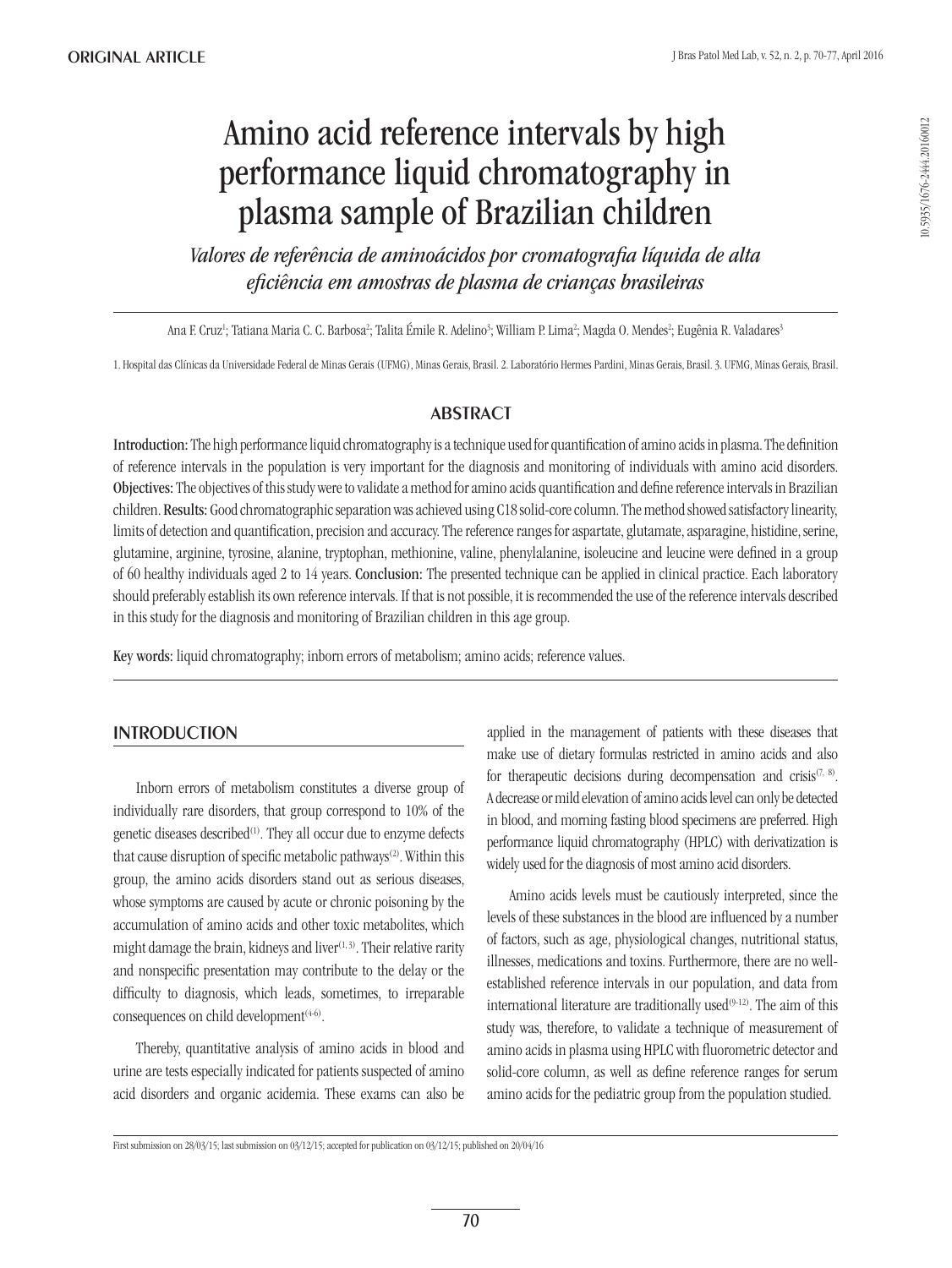## Material and method

#### Equipment

The equipment used was the HPLC Alliance HT Waters® 2695 (Milford, USA) equipped with quaternary pump, thermostat, automatic injector, degasser and fluorometric detector multivariable model 2475. The system was controlled by Empower 2.0 software.

#### Standards, chemicals and reagents

The standards and chemicals utilized in the methodology were purchased from Sigma Aldrich® (St. Louis, USA) and included: L-aspartic acid, L-glutamic acid, L-asparagine, L-histidine, L-serine, L-glutamine, L-arginine, L-glycine, L-threonine, L-tyrosine, L-alanine, L-tryptophan, L-methionine, L-valine, L-phenylalanine, L-isoleucine, L-leucine, mercaptoethanol (analytical grade) and ortho-phthalaldehyde (OPA) (analytical grade). The others chemicals and reagents utilized were from Merck® (Darmstadt, Germany) and include: acetonitrile (HPLC grade), formic acid (analytical grade), methanol (HPLC grade), sodium hydroxide (analytical grade), ethanol (analytical grade), sodium phosphate monobasic dihydrate (analytical grade), sodium phosphate dibasic (analytical grade), orthophosphoric acid (analytical grade) and boric acid (analytical grade). The deionized water used was from the water purification system of Millipore® (Millipore, Bedford, MA, USA) with resistivity of 18.2 megaohms.cm-1.

#### Solutions

The derivatization solution was formed by OPA (0.02 g) prepared with mercaptoethanol (20 µl), ethanol (100 µl) and 0.4 M borate buffer in alkaline environment (pH 9.5 to 1 ml). Solutions of 20% formic acid, 20% methanol and 50% acetonitrile were utilized to prepare stock solutions of each amino acid (Table 1). The intermediary solutions and solutions used were prepared with reagent grade water.

| <b>TABLE</b> $\mathbf{I}$ – Solubility of the amino acids analyzed |  |  |  |  |  |  |  |  |
|--------------------------------------------------------------------|--|--|--|--|--|--|--|--|
|--------------------------------------------------------------------|--|--|--|--|--|--|--|--|

| <b>Standards</b> | Solvent             | <b>Standards</b> | Solvent             |
|------------------|---------------------|------------------|---------------------|
| Aspartic acid    | Formic acid 20%     | Alanine          | Reagent grade water |
| Glutamic acid    | Reagent grade water | Tryptophan       | Acetonitrile 50%    |
| Asparagine       | Methanol 20%        | Methionine       | Acetonitrile 50%    |
| Serine           | Methanol 20%        | Valine           | Acetonitrile 50%    |
| Histidine        | Methanol 20%        | Phenylalanine    | Acetonitrile 50%    |
| Glutamine        | Methanol 20%        | Isoleucine       | Reagent grade water |
| Arginine         | Methanol 20%        | Leucine          | Reagent grade water |
| Tyrosine         | Formic acid 20%     |                  |                     |

## Preparation of mobile phase and chromatographic conditions

The gradient mode (Table 2) was used for better separation of amino acids and two mobile phases were prepared. The mobile phase A composition was phosphate buffer, methanol and water (57/33/30% v/v) with pH 6.5 and mobile phase B composition was methanol and phosphate buffer (47/53 v/v%) with pH 8.5. The wash solution was constituted by methanol 10%. The solid-core column AccuCORE C18 (150 mm  $\times$  4.6 mm, particle size 2.6 mM) of Thermo Scientific® (Waltham, USA) was used to achieve separation of the amino acids. The wavelength of the detector was  $l_{\text{ex}} = 330 \text{ nm}$  and  $l_{\text{em}} = 418 \text{ nm}$ .

#### Validation methods

After method optimization, statistical tools were applied using the software Statistical Package of the Social Sciences 12.0® (SPSS).

#### *Linearity*

The concentrations of aspartate (100, 200, 300 and 400 nmol/ml), glutamate (150, 600, 1050 and 1500 nmol/ml), asparagine (150, 600, 1050 and 1500 nmol/ml), histidine (100, 250, 400 and 550 nnmol/ml), serine (150, 600, 1050 and 1500 nmol/ml), glutamine (150, 600, 1050 and 1500 nmol/ml), arginine (100, 250, 400 and 550 nmol/ml), tyrosine (150, 600, 1050 and 1500 nmol/ml), alanine (150, 400, 750 and 1050 nmol/ml), tryptophan (150, 600, 1050 and 1500 nmol/ml), methionine (100, 200, 300 and 400 nmol/ml), valine (150, 600, 1050 and 1500 nmol/ml), phenylalanine (150, 600, 1050 and 1500 nmol/ml), isoleucine (150, 600, 1050 and 1500 nmol/ml) and leucine (150, 600, 1050 and 1500 nmol/ml) were prepared for linearity study. These solutions were processed as described in the topic "Sample collection and processing", injected in triplicate on the same day of analysis.

The linearity was studied in four concentration levels. The analytical curves and the coefficient of determination  $(r^2)$  were obtained and the method was considered linear when  $r^2$  was greater than 0.99.

Table 2 − Mobile phase gradient established by amino acid analysis

| Time (min) | Flush |                  | % Mobile phase A % Mobile phase B |
|------------|-------|------------------|-----------------------------------|
| $_{0}$     | 0.2   | 100              |                                   |
| 25         | 0.2   | 100              |                                   |
| 26         | 0.2   | 32               | 68                                |
| 61         | 0.3   | $\theta$         | 100                               |
| 80         | 0.3   | $\left( \right)$ | 100                               |
| 85         | 0.3   | 100              |                                   |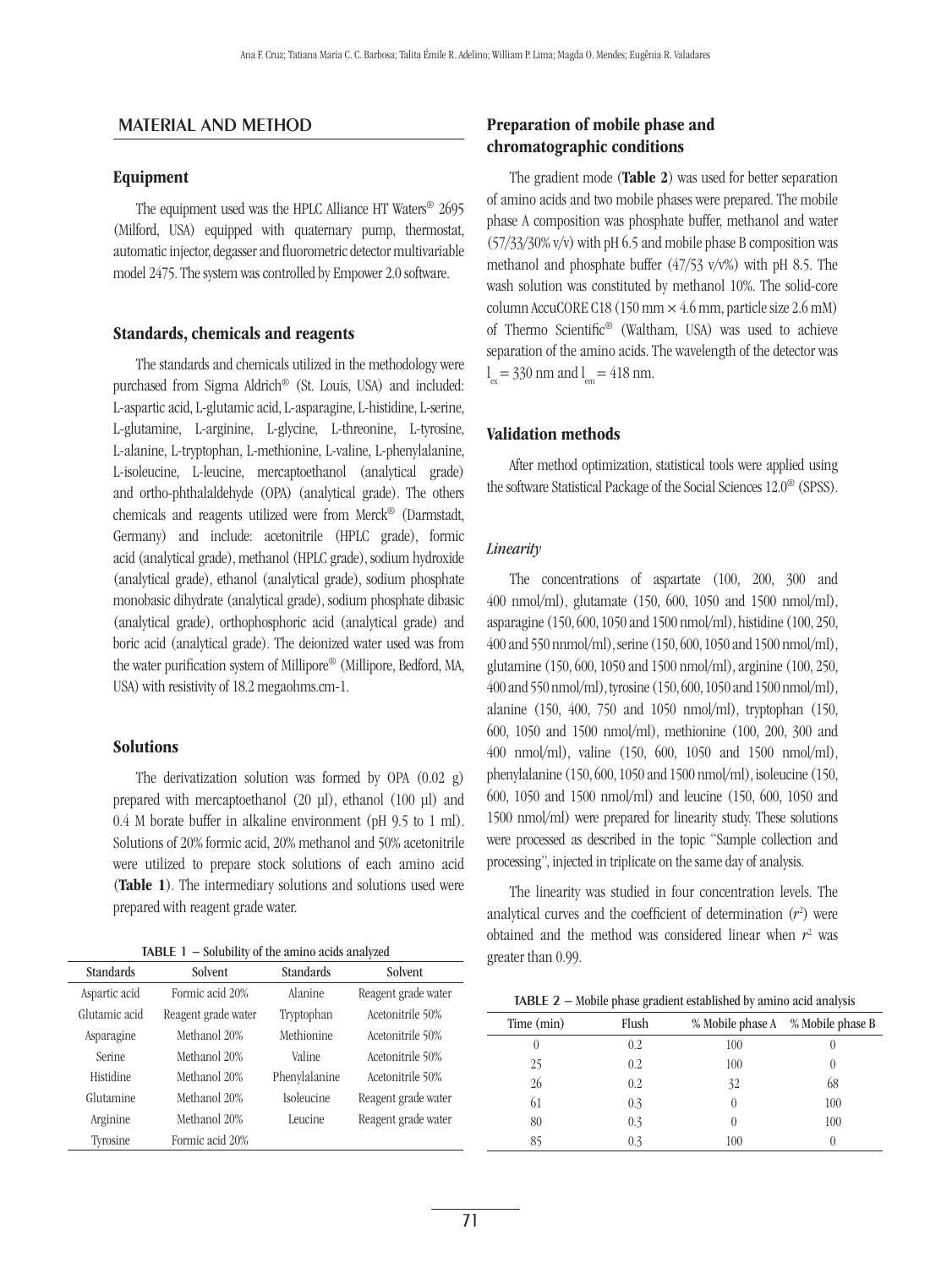## *Limit of detection (LOD) and quantification (LQ)*

To evaluate the LOD and LQ of the method, 10 independent replicates were prepared from the white plasma pool. The solutions were processed as described in the topic "Sample collection and processing". A signal-to-noise ratio of 3:1 was used to determine the LOD and a ratio of 10:1 was used to determine the LQ of the method.

## *Precision and accuracy*

The different concentrations of aspartate (10, 100 and 350 nmol/ml), glutamate (250, 350 and 1050 nmol/ml), asparagine (25, 250 and 1050 nmol/ml), histidine (100, 150 and 350 nmol/ml), serine (140, 180 and 1050 nmol/ml), glutamine (180, 350 and 1050 nmol/ml), arginine (120, 150 and 400 nmol/ml), tyrosine (80, 180 and 1050 nmol/ml), alanine (350, 550 and 1050 nmol/ml), tryptophan (70, 150 and 400 nmol/ml), methionine (35, 100 and 350 nmol/ml), valine (150, 250 and 1050 nmol/ml), phenylalanine (70, 180 and 1050 nmol/ml), isoleucine (100, 180, and 1050 nmol/ml) and leucine (150, 250 and 1050 nmol/ml) were prepared in triplicate for the study of precision and accuracy. These concentrations were processed as described in the topic "Sample collection and processing".

For precision, the solutions were analyzed by chromatography on the same day of preparation (intra-assay precision) and on three consecutive days (inter-assay precision). The intra-assay and inter-assay precision were expressed by the coefficient of variation. The accuracy of the method was verified by triplicate analysis of each amino acid and the recovery percentage was calculated.

## Ethical aspects

This study was approved by the Research Ethics Committee of the Universidade Federal de Minas Gerais (UFMG) under registration number 08169212.2.0000.5149 and all participants and/or guardians signed the informed consent form.

#### Population

A cross sectional study was carried on with individuals selected in the Hospital das Clínicas of the UFMG, among children from primary and secondary care units linked to the institution. The group was formed by 60 individuals aged between 2 and 14 years, of both genders. The sampling was done considering the exclusion and inclusion criteria and the period of two months available for the study, characterizing a convenience sampling. All children in this age group who attended in central laboratory for blood collection were interviewed for the identification of any exclusion criteria.

## Inclusion criteria

Healthy children who attended the Hospital for performing routine checkups were included. All subjects responded to a questionnaire on date of birth, previous diseases, use of medications, fasting time, and presence of vomiting.

## Exclusion criteria

Children with history of short stature or insufficient weight gain, who presented fasting or vomiting lasting more than a day or who were in use of interfering substances during the collection period, such as ascorbic acid, aspartame, aspirin, sulfamethoxazole/trimethoprim, glucose, indomethacin, progesterone, testosterone and valproate were excluded. Patient in pre or post-transplant, with liver or kidney disease, type 1 diabetes, sickle cell anemia, leukemia and other cancers, cystic fibrosis, genetic syndromes and dysmorphisms, acquired immunodeficiency syndrome (Aids), syphilis, visceral and hematological alterations under investigation, autoimmune diseases, endocrine and hormonal disorders were also excluded<sup>(13)</sup>. Younger children, especially under one year, were not included in the group, because blood levels of amino acids present greater variation in these children compared with the age group studied $(13, 14)$ .

## Sample collection and processing

The sample collection was performed after fasting of 8-12 hours. For each patient were collected 4 ml of venous blood in a Vacutainer ethylenediaminetetraacetic acid (EDTA) blood collection tube. The sample were centrifuged at 2,000 rpm for 5 minutes to separate plasma and immediately frozen at a temperature of -20ºC until the time of analysis, which was carried out in a maximum period of 15 days.

Sample preparation consisted of adding 20 µl of plasma to an Eppendorf and 100 µl of the derivatizing solution previously described. The solution was homogenized with the aid of a pipette and transferred into an insert. After 1 minute, 1 μl of the solution was injected into the chromatograph.

## Statistical analysis

For definition of the reference ranges, statistical analysis was performed using the software Medcalc®. The detection of probable outliers was tested by Reed's method<sup>(15)</sup>. The reference ranges were calculated using the robust method, after logarithmic transformation when the raw data were not parametric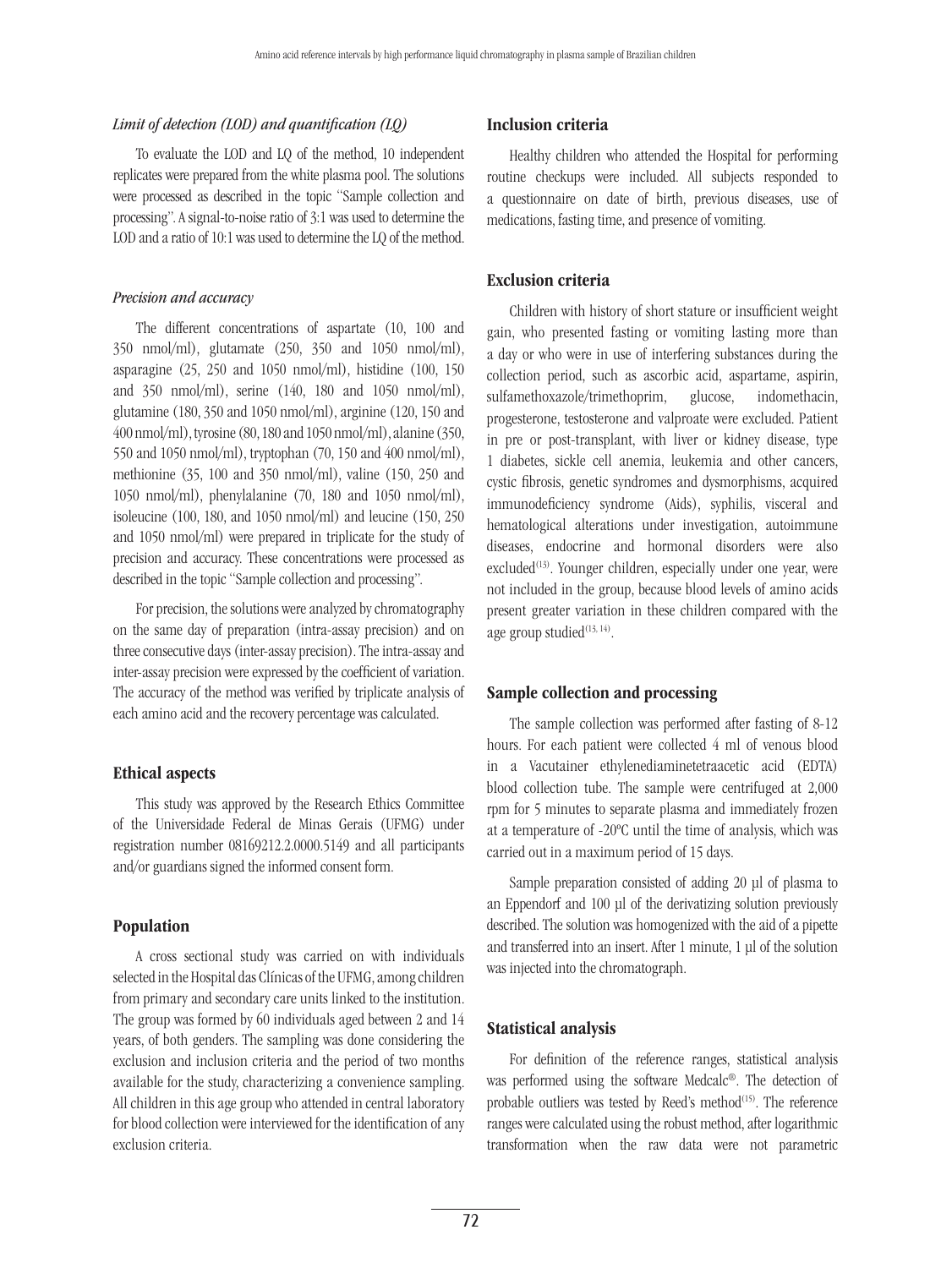according to Kolmogorov-Smirnov test<sup>(16)</sup>. For data that did not show parametric distribution, even after transformation, nonparametric methodology was used to calculate the lower limit, which corresponds to 2.5 percentile. The upper limit was calculated by the robust method, according to the method described by Horn and Pesce  $(2005)^{(17)}$ . Confidence intervals of 90% for the lower and upper limits of each interval were generated, except when the non-parametric method was applied, because  $n < 120^{(16)}$ . The Student's *t* test and Wilcoxon test were applied to comparison with the literature.

#### **RESULTS**

#### Method validation

After optimization, the run time was 90 minutes and the gradient established allowed a good chromatographic separation of the validated amino acids (Figure 1). The amino acids glycine and threonine showed analytical signal amongst amino acids arginine and tyrosine, but did not provide good chromatographic separation and were not included in this validation. Linear responses were found with  $r^2 > 0.99$  for all amino acids (**Table 3**). The values for LOD and LQ are described in Table 3. The results of accuracy, intra and inter-assay obtained in the three different concentrations are described in Table 4. The recovery presented values between  $(87.9 \pm 5.6)\%$  and  $(112.3 \pm 6.1)\%$ . The results were reported in Table 5.

#### Determination of reference intervals

Figure 2 illustrates the distribution of the control group by gender and age. Table 6 shows the reference ranges calculated for all amino acids studied.

## **DISCUSSION**

#### Method validation

The sample preparation is simple and fast, but should not be reinjected into the chromatograph since the reaction of amino acids with OPA is rather unstable and these compounds can be rapidly converted into non-fluorescent degradation products<sup>(18)</sup>. The disadvantage of using OPA consists in the instability of the fluorescent product and in its restriction of only reacting with primary amino acids. This is counterbalanced by the fact that its use allows high sensitivity and reproducible analysis<sup>(19)</sup> and its relatively low cost, making OPA a widely used derivatization reagent for the analysis of amino  $acid^{(18, 20)}$ .

The procedure was considered long for a laboratory routine. That occurs because, although the use of solid core column allowed excellent separation and good durability, when it is introduced into HPLC it requires a lower flow rate for not reaching high pressures.

The amino acids glycine and threonine were not included in the validation since they do not have good chromatographic separation. This can be explained by the fact that the retention time of both amino acids were subjected to the gradient of mobile phases A (32.0%) and B (68.0%).

Under the conditions tested, the gradient, that it is a mixture of mobile phases of different compositions, provided the coelution of threonine and glycine, favored the time for the chromatographic run and did not impair the determination and the reliability of other validated amino acids.

The results of the linearity limits of detection and quantification method were satisfactory.

The greatest variation found in the intra-assay (12.3%) was attributed to aspartate and can be explained by the lower concentration level for this amino acid (10 µmol/l). Comparing the results obtained in the intra-assay precision with the biological variation<sup>(21)</sup> described in Table 4, it is observed that all variations found in this study were lower than the established biological variation.

In the inter-assay, glutamine showed the greatest variation (15.2%-concentration of 180 µmol/l). This variation found was even higher than the within-subject biologic variation<sup>(21)</sup> described in Table 4. The variability attributed to glutamine may be connected to the gradient that starts exactly at the retention time of the glutamine, thus influencing the increased variability. Fekkes (1996) assessed the inter-assay precision  $(n = 12)$  using HPLC and OPA-derivatization, the author also noted that the amino acid glutamine presented the greatest variation (25%) in the study.

For other amino acids, all variations in the inter-assay precision were less than the biological variation contained in Table 4.

#### Determination of reference intervals

The number of individuals included in control group is similar to other studies that established reference intervals for plasma amino acids in children, such as Gregory *et al.* (1986)<sup>(9)</sup>, Lepage *et al.* (1997)<sup>(10)</sup> and Strauss *et al.* (2010)<sup>(12)</sup>.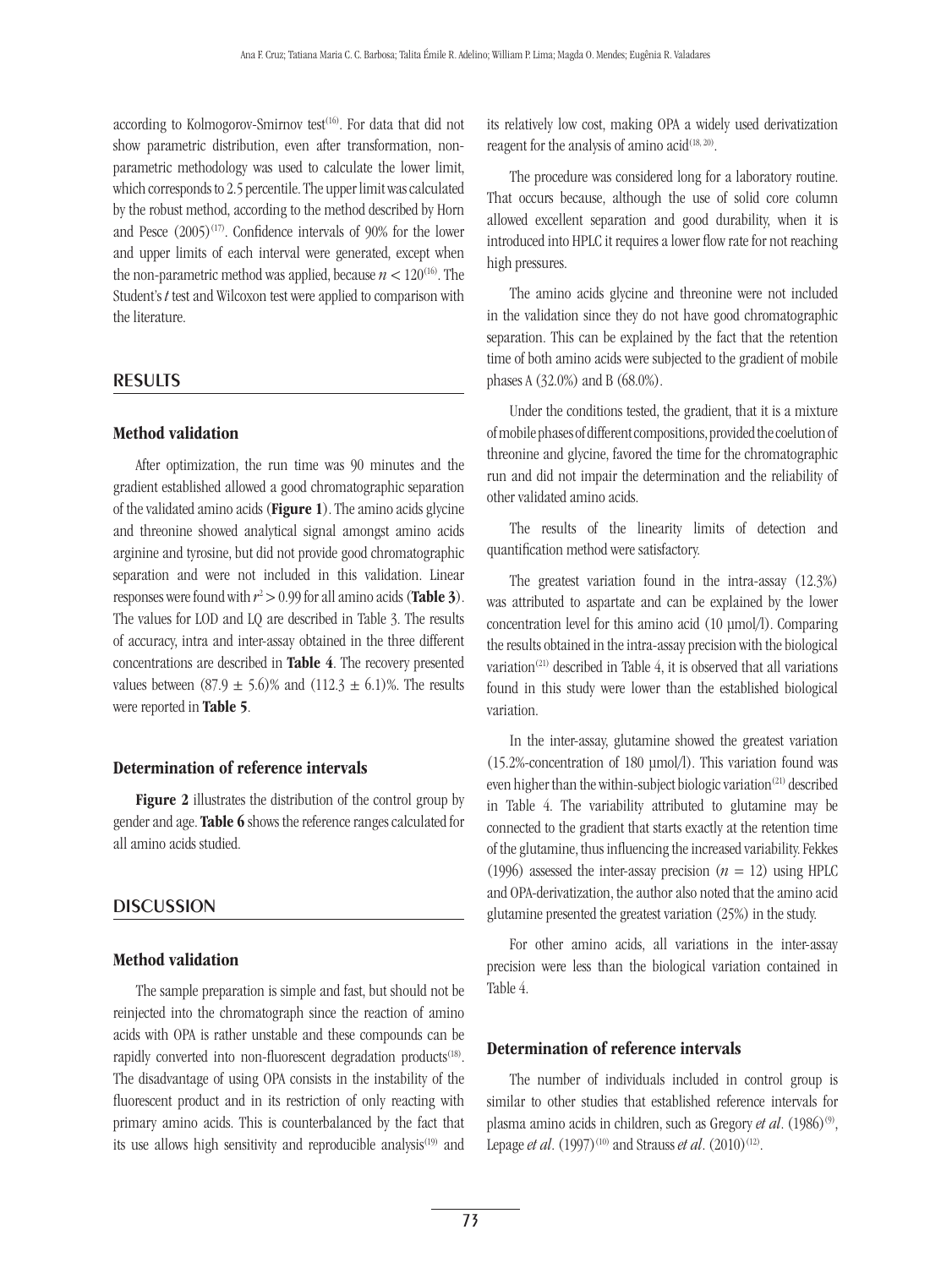

Figure 1 *− Determination of amino acids in aqueous matrix by HPLC*

*Aspartate (100 nmol/ml), glutamate (250 nmol/ml), asparagine (25 nmol/ml), histidine (100 nmol/ml), serine (140 nmol/ml), glutamine (350 nmol/ml) arginine (150 nmol/ml), tyrosine (180 nmol/ml), alanine (350 nmol/ml), tryptophan (150 nmol/ml), methionine (100 nmol/ml), valine (250 nmol/ml), phenylalanine (180 nmol/ml), isoleucine (180 nmol/ml) and leucine (250 nmol/ml).*

*HPLC: high performance liquid chromatography.*

|               | million of actection and quantification of the inclined |                        |                 |                                   |                              |
|---------------|---------------------------------------------------------|------------------------|-----------------|-----------------------------------|------------------------------|
| Compound      | Range<br>(nmol/ml)                                      | Linearity<br>(nmol/ml) | r <sup>2a</sup> | $\text{LOD}^{\rm b}$<br>(nmol/ml) | LQ <sup>c</sup><br>(nmol/ml) |
| Aspartate     | $100 - 400$                                             | 400                    | 0.993           | 0.67                              | $\overline{2}$               |
| Glutamate     | 150-1500                                                | 1500                   | 0.990           | 1.67                              | 5                            |
| Asparagine    | 150-1500                                                | 1500                   | 0.996           | 1.67                              | 5                            |
| Histidine     | 100-550                                                 | 550                    | 0.990           | 1.67                              | 5                            |
| Serine        | 150-1500                                                | 1500                   | 0.995           | 1.67                              | 5                            |
| Glutamine     | 150-1500                                                | 1500                   | 0.991           | 2.33                              | 7                            |
| Arginine      | 100-550                                                 | 550                    | 0.991           | 1.67                              | 5                            |
| Tyrosine      | 150-1500                                                | 1500                   | 0.994           | 1.67                              | 5                            |
| Alanine       | 150-1050                                                | 1050                   | 0.990           | 3.33                              | 10                           |
| Tryptophan    | 150-1500                                                | 1500                   | 0.992           | 1.67                              | 5                            |
| Methionine    | $100 - 400$                                             | 400                    | 0.992           | 1.67                              | 5                            |
| Valine        | 150-1500                                                | 1500                   | 0.996           | 1.67                              | 5                            |
| Phenylalanine | 150-1500                                                | 1500                   | 0.993           | 3.33                              | 10                           |
| Isoleucine    | 150-1500                                                | 1500                   | 0.9903          | 1.67                              | 5                            |
| Leucine       | 150-1500                                                | 1500                   | 0.9943          | 3.33                              | 10                           |

*r2a: coefficient of determination; LODb : limit of detection; LQc : limit of quantification.*

|               | CV <sup>a</sup> (%) |                 |                 |                 | Biological variation (%)    |                  |
|---------------|---------------------|-----------------|-----------------|-----------------|-----------------------------|------------------|
| Compound      | Precision           | Concentration 1 | Concentration 2 | Concentration 3 | $\mathrm{CVi}^{\mathrm{d}}$ | CVg <sup>e</sup> |
| Aspartate     | Intrab              | 12.3            | $4.84\,$        | 5.1             | 31.2                        | 55.1             |
|               | $Inter^c$           | $10.6$          | 5.45            | 11.9            |                             |                  |
| Glutamate     | Intra               | 4.57            | 6.13            | 6.13            | 46.4                        | 79.9             |
|               | Inter               | 7.1             | $4.8\,$         | 4.9             |                             |                  |
| Asparagine    | Intra               | 4.67            | 4.81            | 7.94            | 12.3                        | $28\,$           |
|               | Inter               | 5.45            | 6.22            | 6.92            |                             |                  |
| Histidine     | Intra               | 7.42            | 4.76            | 6.85            | 9.7                         | 22.7             |
|               | Inter               | 8.95            | 6.46            | 7.21            |                             |                  |
| Serine        | Intra               | 5.1             | 4.7             | 6.51            | 12.8                        | 42.8             |
|               | Inter               | 6.24            | 4.36            | 9.73            |                             |                  |
| Glutamine     | Intra               | 5.04            | 5.67            | 4.62            | 12.1                        | $22\,$           |
|               | Inter               | 15.2            | 5.1             | 10.35           |                             |                  |
| Arginine      | Intra               | 10.79           | 6.06            | 6.65            | 19.3                        | 34.1             |
|               | Inter               | 10.56           | 8.04            | 6.04            |                             |                  |
| Tyrosine      | Intra               | 2.93            | 4.38            | 5.32            | 10.5                        | 61               |
|               | Inter               | 5.62            | 3.21            | 10.22           |                             |                  |
| Alanine       | Intra               | 9.16            | 5.64            | 6.98            |                             |                  |
|               | Inter               | 9.21            | 4.51            | 11.29           | 14.7                        | 55.8             |
|               | Intra               | 3.34            | 5.07            | 3.42            |                             | 152.6            |
| Tryptophan    | Inter               | 4.04            | 3.35            | 6.16            | 22.7                        |                  |
| Methionine    | Intra               | 3.58            | 4.42            | 4.74            | 14.7                        | 43.4             |
|               | Inter               | 6.89            | 3.5             | 9.71            |                             |                  |
| Valine        | Intra               | 1.52            | 3.66            | 4.98            | 17.4                        | 25.4             |
|               | Inter               | 5.04            | 5.19            | 9.48            |                             |                  |
| Phenylalanine | Intra               | 4.57            | 3.81            | 4.96            | 9.5                         | 40.6             |
|               | Inter               | 6.57            | 3.89            | 7.04            |                             |                  |
| Isoleucine    | Intra               | 3.51            | 3.59            | 7.89            |                             | 45.5             |
|               | Inter               | 5.17            | 4.76            | 6.41            | 15.5                        |                  |
|               | Intra               | 2.14            | 2.89            | 4.56            | 14.4                        | $44\,$           |
| Leucine       | Inter               | 5.87            | 3.23            | 7.98            |                             |                  |

#### TABLE 3 − Linearity, limit of detection and quantification of the method

"CV: coefficient of variation; <sup>b</sup>Intra: intra-assay (n = 3); 'Inter: inter-assay (n = 3 days; n = 3 replicates); <sup>d</sup>CVi: coefficient of variation within-subject biological variation<sup>(21)</sup>;

*e CVg: coefficient of variation between-subject biological variation(21).*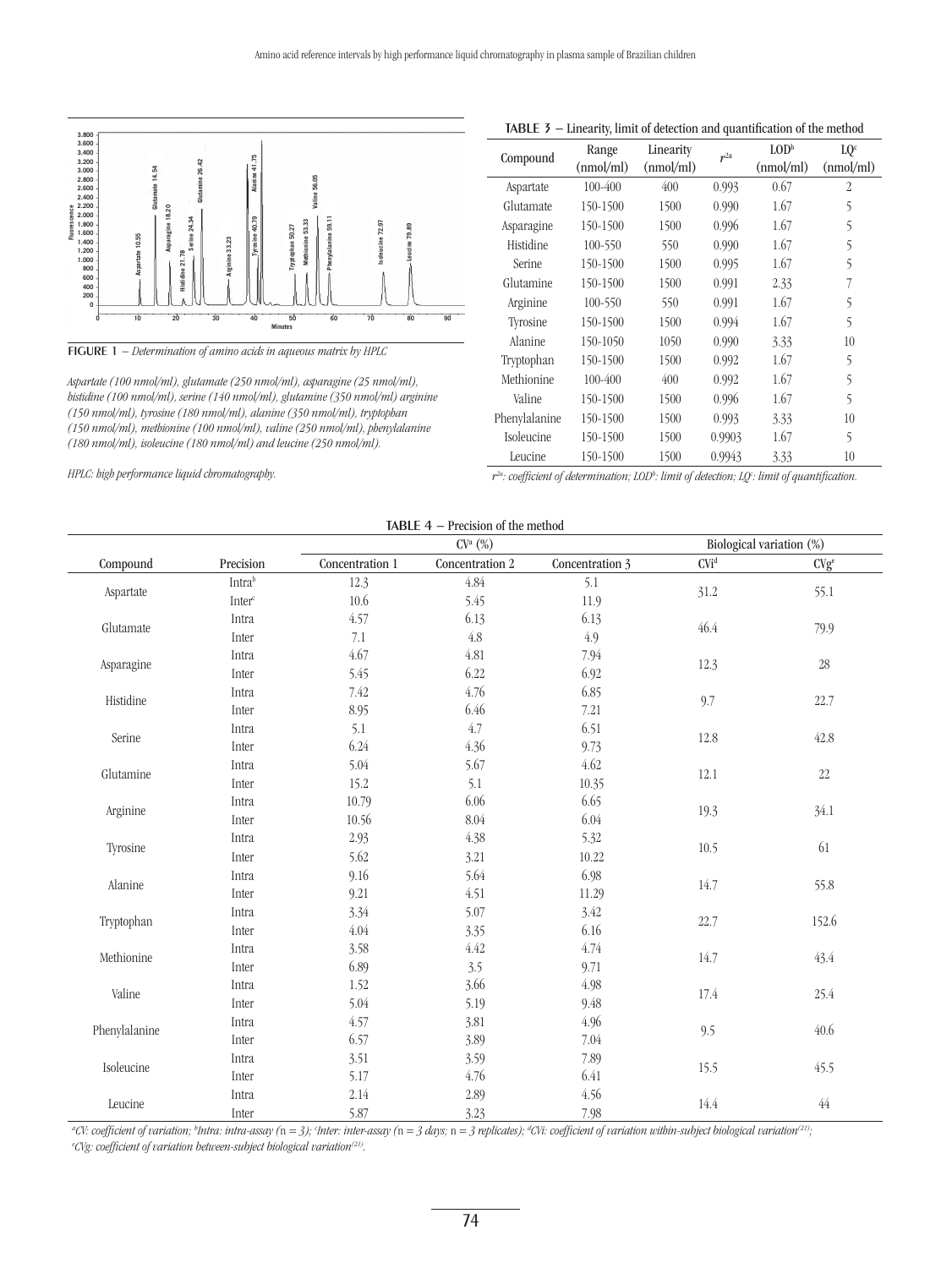| <b>TABLE 5 - Recovery</b> |                 |                 |                  |  |
|---------------------------|-----------------|-----------------|------------------|--|
|                           |                 | *Recovery %     |                  |  |
| Compound                  | Concentration 1 | Concentration 2 | Concentration 3  |  |
| Aspartate                 | $94.3 \pm 9.8$  | $104.8 \pm 5.1$ | $99 \pm 10.3$    |  |
| Glutamate                 | $103.7 \pm 7.9$ | $98.8 \pm 3.5$  | $108.6 \pm 2.1$  |  |
| Asparagine                | $107.8 \pm 5.9$ | $87.9 \pm 5.6$  | $105.2 \pm 5.5$  |  |
| Histidine                 | $91.1 \pm 8.4$  | $104.4 \pm 2.3$ | $109.7 \pm 6.3$  |  |
| Serine                    | $105.1 \pm 6.8$ | $90.2 \pm 3.3$  | $97.7 \pm 9.4$   |  |
| Glutamine                 | $101.7 \pm 6.9$ | $104.6 \pm 4.3$ | $104.9 \pm 6.3$  |  |
| Arginine                  | $106.3 \pm 5.4$ | $112.3 \pm 6.1$ | $103.2 \pm 5.8$  |  |
| Tyrosine                  | $99.8 \pm 6.1$  | $95.8 \pm 1.5$  | $100.8 \pm 10.9$ |  |
| Alanine                   | $101 \pm 8.8$   | $106.9 \pm 2.3$ | $96.3 \pm 8.6$   |  |
| Tryptophan                | $85.8 \pm 3.4$  | $93.1 \pm 0.8$  | $97.1 \pm 6.3$   |  |
| Methionine                | $104.7 \pm 7.9$ | $99.1 \pm 1.7$  | $95.6 \pm 9.8$   |  |
| Valine                    | $104.6 \pm 5.9$ | $105.3 \pm 5.4$ | $106.7 \pm 7.5$  |  |
| Phenylalanine             | $103.8 \pm 7.2$ | $98.9 \pm 3.2$  | $102.6 \pm 7.2$  |  |
| Isoleucine                | $100.8 \pm 5.6$ | $97.6 \pm 4.8$  | $96.6 \pm 4.9$   |  |
| Leucine                   | $106.8 \pm 7$   | $98.4 \pm 3.1$  | $106.1 \pm 8.8$  |  |

*\**n *= 3.*



Figure 2 *− Distribution of individuals according to their gender and age groups. The heights of the bars represent the frequencies of children for each gender*

| <b>TABLE <math>6</math></b> – Reference ranges for plasma amino acids |  |  |  |  |
|-----------------------------------------------------------------------|--|--|--|--|
|-----------------------------------------------------------------------|--|--|--|--|

|                         | Reference intervals  |                      |  |  |
|-------------------------|----------------------|----------------------|--|--|
| Amino acids (nmol/ml)   | Lower limit (CI 90%) | Upper limit (CI 90%) |  |  |
| Aspartate <sup>a</sup>  | $3(3-4)$             | $20(16-24)$          |  |  |
| Glutamate <sup>a</sup>  | 55 (47-65)           | 341 (294-397)        |  |  |
| Asparagine              | $17(12-24)$          | $95(87-102)$         |  |  |
| Histidine               | $38(26-50)$          | 158 (144-170)        |  |  |
| Serine                  | 56 (47-65)           | $166(155-175)$       |  |  |
| Glutamine <sup>b</sup>  | 367                  | 1252 (1103-1363)     |  |  |
| Arginine                | $35(28-43)$          | 129 (120-137)        |  |  |
| Tyrosine                | $32(25-38)$          | $106(97-114)$        |  |  |
| Alanine <sup>a</sup>    | $167(152-186)$       | $604(533-669)$       |  |  |
| Tryptophan <sup>a</sup> | $34(30-38)$          | $102(90-115)$        |  |  |
| Methionine              | $13(11-15)$          | $31(29-33)$          |  |  |
| Valine                  | $125(112-140)$       | 280 (265-295)        |  |  |
| Phenylalanine           | $36(32-40)$          | 78 (73-82)           |  |  |
| Isoleucine              | $35(32-39)$          | 79 (75-83)           |  |  |
| Leucineb                | 70 (62-78)           | $160(150-168)$       |  |  |

*CI: confidence interval; a : interval by robust method calculated after logarithmic transformation; b : interval calculated by Horn and Pesce method (2005)(17).*

Using the method of Reed to identify outliers, a unique value for histidine was considered suspect. The Clinical and Laboratory Standards Institute  $(CLSI)^{(16)}$  recommends that, unless it is a clinically aberrant observation, the value should be kept in the sample and, therefore, this data was not excluded in the analysis.

The data obtained was compared with the control group values published by Strauss *et al.*  $(2010)^{(12)}$ . In this work the authors utilized a group of 51 healthy Mennonites children to establish reference intervals and to monitor children with maple syrup urine disease, an inborn error of metabolism disorder of branchedchain amino acids. The study was chosen for comparison because it used similar analytical technique and sample size. Nevertheless, statistically significant differences in seven out nine amino acids analyzed were found (Table 7). These findings can be explained by differences in population and exclusion criteria, since the authors only excluded children with organic acidemia, and other metabolic diseases were probably included. However it is more likely that the statistical differences are related to analytical method. According to Shih  $(2003)^{(13)}$ , serum amino acids can demonstrate important variations between laboratories, even when similar analysis tools are used and, therefore, the establishment of own reference intervals by each laboratory is indicated. This procedure results in tests with greater reliability and eliminated biases that might interfere with the analysis of the results of clinical research. If such study is not possible, it is recommended the use of revalidation techniques of reference ranges from other laboratories, but with greater caution in interpreting the results<sup>(16)</sup>.

The comparison with literature data was limited by the fact that in the study of Strauss *et al.*  $(2010)^{(12)}$  the amino acids aspartate, glutamate, asparagine, serine, arginine and alanine were not analyzed. The study of Gregory *et al.* (1986)<sup>(9)</sup> was not utilized for statistical analysis because it does not present similar analytical

> TABLE 7 − Comparison of amino acids values with international literature data

|                   | Measures of Central tendency (DP/min-max) |                                       |         |
|-------------------|-------------------------------------------|---------------------------------------|---------|
| Amino acids       | Present study                             | Strauss et al. (2010) <sup>(18)</sup> | p value |
| Histidine         | 100(29)                                   | 87 (29) <sup>a</sup>                  | 0.001   |
| Glutamine         | $627(335-1415)$                           | 527 $(146)^{b}$                       | 0.000   |
| Tyrosine          | 72(18)                                    | $63(24)^{a}$                          | 0.000   |
| Tryptophan        | 61(17)                                    | $50(19)^{a}$                          | 0.000   |
| Methionine        | 22(5)                                     | 31(10) <sup>a</sup>                   | 0.000   |
| Valine            | 204 (38)                                  | $207(65)^{a}$                         | 0.517   |
| Phenylalanine     | 58(10)                                    | 55 (18) <sup>a</sup>                  | 0.027   |
| <b>Isoleucine</b> | 57(11)                                    | $65(25)^{a}$                          | 0.000   |
| Leucine           | 113 (80-177)                              | $119(38)$ <sup>b</sup>                | 0.204   |

*DP: standard deviation; a : Student's* t *test; b : Wilcoxon test.*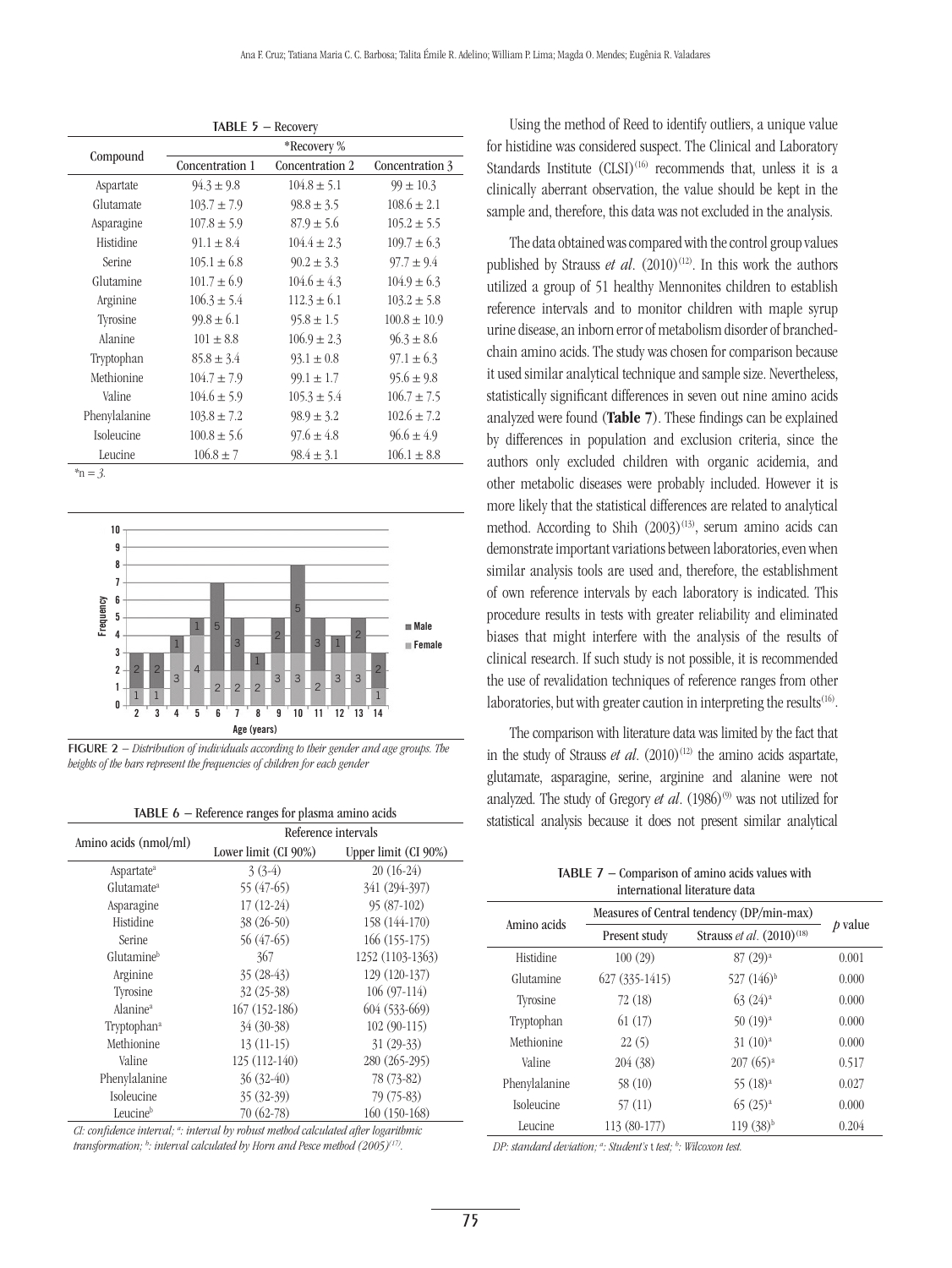methodology. The same occurred with the study of Lepage *et al*.  $(1997)^{(10)}$  due to lack of descriptive data, such as normality test, mean, median, minimum and maximum, necessary to statistical analysis. No appropriate study describing reference intervals for amino acids in children was found in national literature to comparison.

## **CONCLUSION**

The validated method demonstrated satisfactory linearity, precision, recovery, limits of quantification and detection, and it can be applied in the routine clinical practice. The study suggests that each laboratory should adopt its own reference intervals for amino acids in plasma. Even so, if this is not possible, the described reference

intervals should be use in the Brazilian population in substitution to the international reference values, in order to eliminate the population bias. Once the early diagnosis is very important for better outcomes, reference intervals for plasma amino acids in Brazilian children aged between 0 and 2 years should also be established.

## **ACKNOWLEDGMENTS**

The authors thank to the Fundação de Amparo à Pesquisa do Estado de Minas Gerais (FAPEMIG) for the financial support and master degree scholarship and to Hermes Pardini laboratory for the partnership in method development and amino acids analysis of the children included in this study.

## **RESUMO**

*Introdução: A cromatografia líquida de alta eficiência é uma técnica utilizada para quantificação de aminoácidos no plasma. A definição de intervalos de referência na população é importante para o diagnóstico e o monitoramento de indivíduos com aminoacidopatias. Objetivos: Os objetivos do presente estudo foram validar um método de quantificação de aminoácidos e definir intervalos de referência em crianças brasileiras. Resultados: Boa separação cromatográfica foi obtida utilizando uma coluna de núcleo sólido C18. O método apresentou linearidade, limites de detecção e quantificação, precisão e acurácia satisfatórios. Os intervalos de referência para aspartato, glutamato, asparagina, histidina, serina, glutamina, arginina, tirosina, alanina, triptofano, metionina, valina, fenilalanina, isoleucina e leucina foram definidos em um grupo de 60 indivíduos sadios com idade entre 2 e 14 anos. Conclusão: A técnica apresentada pode ser aplicada na prática clínica. Cada laboratório deve, preferencialmente, estabelecer os próprios intervalos de referência. Se não for possível, recomenda-se a utilização dos intervalos de referência descritos neste estudo para o diagnóstico e o monitoramento de crianças brasileiras nessa faixa etária.*

*Unitermos: cromatografia líquida; erros inatos do metabolismo; aminoácidos; valores de referência.*

## **REFERENCES**

1. Jimenez-Sanchez G, Childs B, Valle D. The effect of mendelian disease on human health. In: Scriver CR, Beaudet AL, Valle D, et al., editors. The metabolic and molecular bases of inherited disease. 8 ed. New York: McGraw-Hill; 2001. p. 67-174.

2. Araújo APQC. Psychiatric features of metabolic disorders. Rev Psiq Clin. 2004; 31(6): 285-9.

3. Saudubray JM, Sedel F, Walter JH. Clinical approach to treatable inborn metabolic diseases: an introduction. J Inherit Metab Dis. 2006; 29(2): 261-74.

4. Fernandes J, Saudubray JM, Tada K. Inborn metabolic diseases. Berlin: Springer-Verlag; 1990.

5. Green A. Guide to diagnosis of inborn errors of metabolism in district general hospitals. J Clin Pathol. 1989; 42(1): 84-91.

6. Suskind RM, Lewinter-Suskind L. Textbook of pediatric nutrition. New York: Raven Press; 1993.

7. Fekkes D. State-of-the art of high performance liquid chromatographic analysis of amino acids in physiological samples. J Chromat B. 1996; 682(1): 3-22.

8. Zschocke J, Hoffmann GF. Vademecum metabolicum. Friedrichsdorf: Milupa GmbH&Co. KG; 2004.

9. Gregory DM, Sovetts D, Clow CL, Scriver CR. Plasma free amino acid values in normal children and adolescents. Metabolism. 1986; 35(10): 967-9.

10. Lepage N, McDonald N, Dallaire L, Lambert M. Age-specific distribution of plasma amino acid concentrations in a healthy pediatric population. Clin Chem. 1997; 43(12): 2397-402.

11. Shapira E, Blitzer MG, Miller JB, Africk DK. Biochemical genetics: a laboratory manual. 1 ed. Oxford: Oxford University Press; 1989.

12. Strauss KA, Wardley B, Robinson D, et al. Classical maple syrup urine disease and brain development: principles of management and formula design. Mol Genet Metab. 2010; 99(4): 333-45.

13. Shih VE. Amino acids analysis. In: Blau N, Duran M, Blaskovics ME, Gibson KM, editors. Physician's guide to the laboratory diagnosis of metabolic diseases. 2 ed. New York: Springer; 2003. p. 11-26.